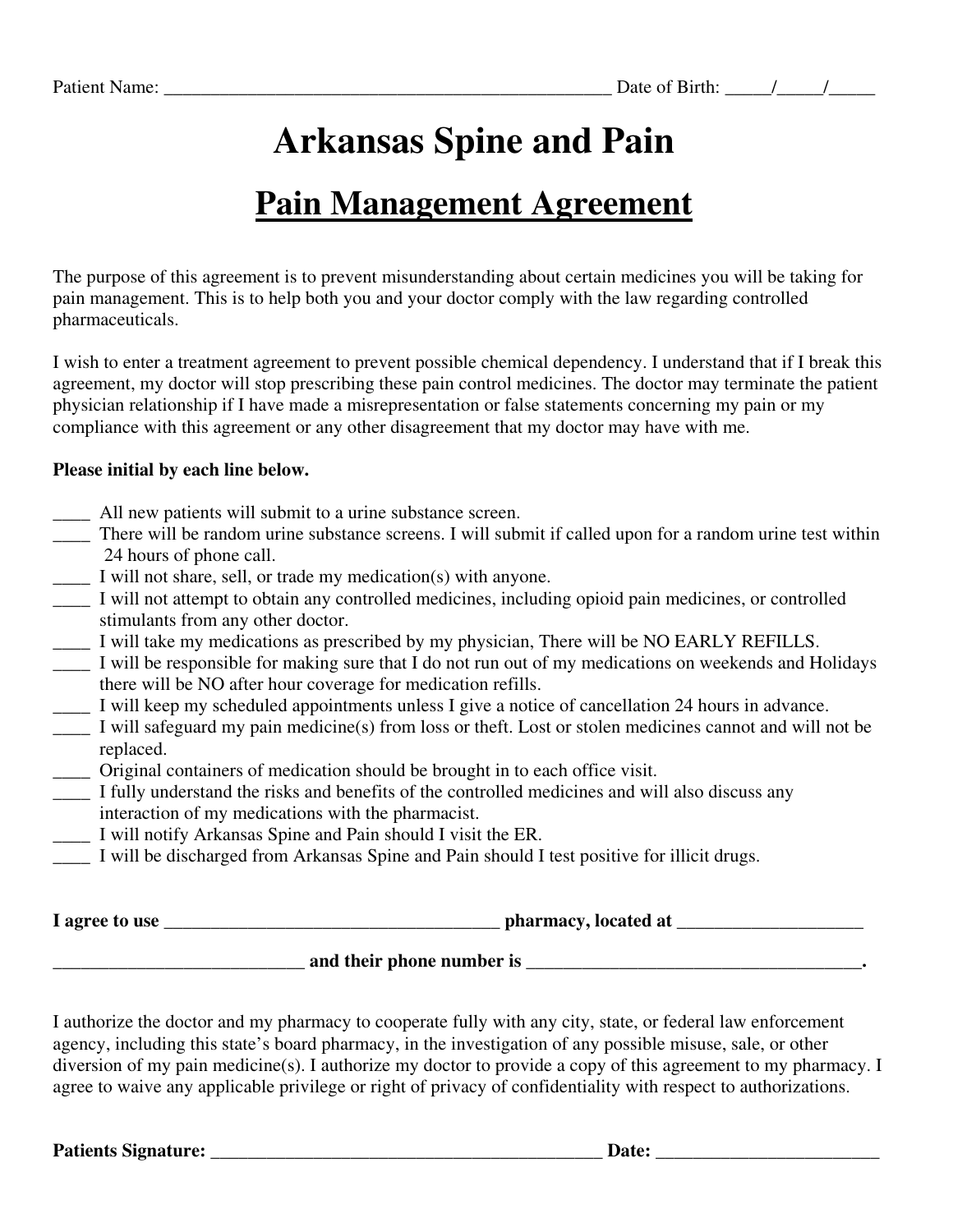# **Arkansas Spine and Pain**

**INITIAL PATIENT DATA BASE** In order to help us provide the best possible care for you at Arkansas Spine and Pain, we ask for your cooperation in providing the following information.

| <b>GENERAL INFORMATION:</b> |  |                                                                                                                          |  | Date form completed: $\frac{\sqrt{2}}{2}$ |                  |  |
|-----------------------------|--|--------------------------------------------------------------------------------------------------------------------------|--|-------------------------------------------|------------------|--|
|                             |  |                                                                                                                          |  | Date of Birth: / /                        |                  |  |
|                             |  | Height_____ft. _____in. Weight ____________ Age_____________ Right handed _____ Left handed _____                        |  |                                           |                  |  |
|                             |  |                                                                                                                          |  |                                           |                  |  |
|                             |  |                                                                                                                          |  |                                           |                  |  |
|                             |  | explain                                                                                                                  |  |                                           |                  |  |
|                             |  | On a scale of 1-10 Your pain at its worst: Pain at its best: Pain right at this moment:                                  |  |                                           |                  |  |
|                             |  | ĢĠ                                                                                                                       |  |                                           |                  |  |
| $0 =$ no hurt               |  | 1-2 hurts little bit $\frac{3-4}{2}$ hurts a little more $\frac{5-6}{2}$ hurts even more $\frac{7-8}{2}$ hurts whole lot |  |                                           | 9-10 hurts worst |  |

#### **LOCATION OF YOUR PAIN**

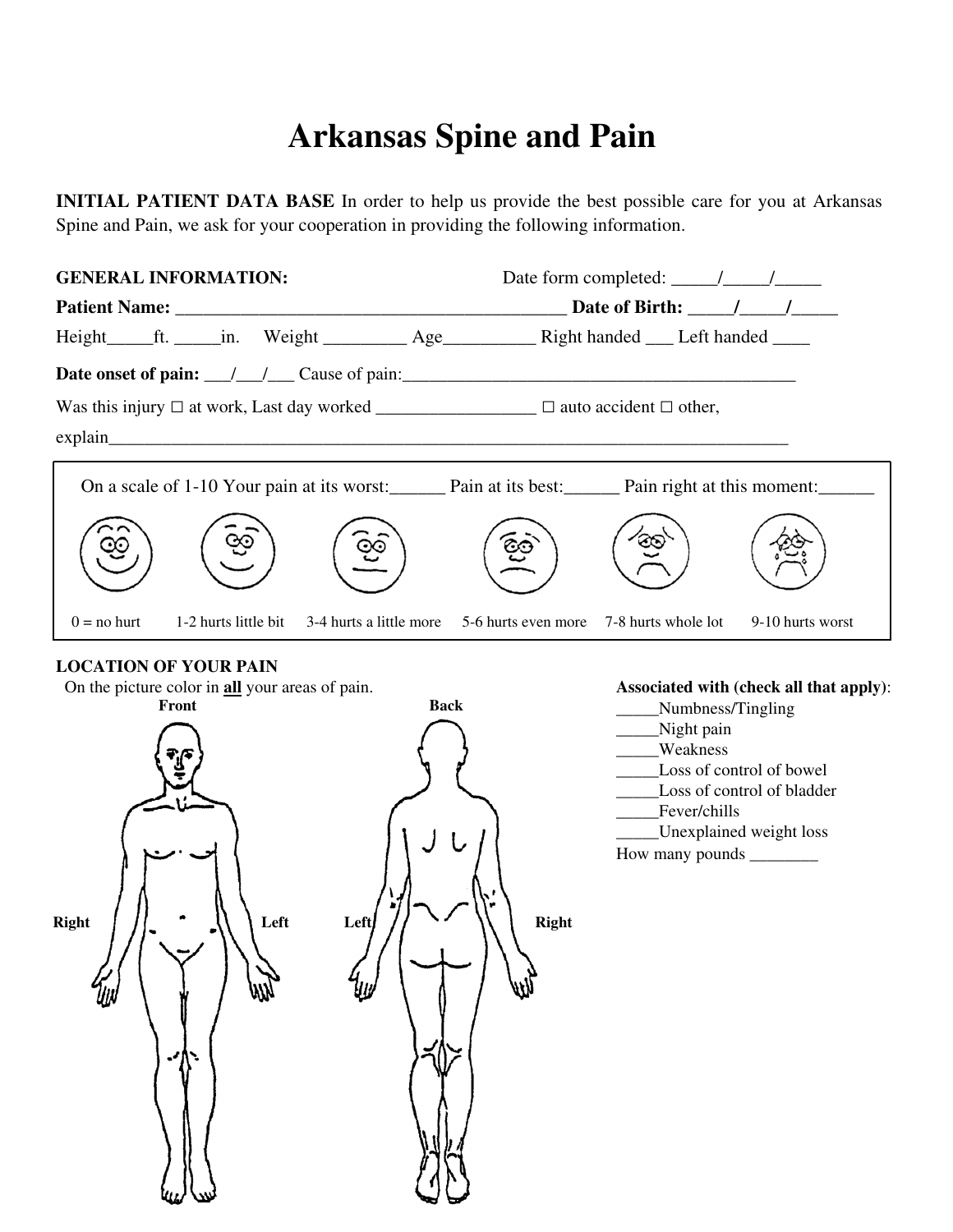### **PAGE 2**

| <b>SYMPTOMS:</b>                                                                                                                                      |  |  |  |  |  |  |  |  |
|-------------------------------------------------------------------------------------------------------------------------------------------------------|--|--|--|--|--|--|--|--|
| <b>Neck Problems:</b>                                                                                                                                 |  |  |  |  |  |  |  |  |
| Neck Pain: Yes ___ No ___                                                                                                                             |  |  |  |  |  |  |  |  |
| Shoulder Pain: Yes ___ No ___ Right ___ Left ___                                                                                                      |  |  |  |  |  |  |  |  |
| Arm Pain: Yes ___ No ___ Right ___ Left ___ How far down ________________________                                                                     |  |  |  |  |  |  |  |  |
|                                                                                                                                                       |  |  |  |  |  |  |  |  |
| Weakness in Arm: Yes ___ No ___ Right ___ Left ___                                                                                                    |  |  |  |  |  |  |  |  |
| Movement of Neck painful to: Right __ Left __ No __                                                                                                   |  |  |  |  |  |  |  |  |
| Difficulty resting at night? Yes ___ No ___                                                                                                           |  |  |  |  |  |  |  |  |
|                                                                                                                                                       |  |  |  |  |  |  |  |  |
| <b>Back Problems:</b>                                                                                                                                 |  |  |  |  |  |  |  |  |
|                                                                                                                                                       |  |  |  |  |  |  |  |  |
| Hip Pain: Yes ___ No ___ Right ___ Left ___                                                                                                           |  |  |  |  |  |  |  |  |
| Leg Pain: Yes ___ No ___ Right ___ Left ___ Back of Leg __ Outside ___ Front ___ Inside __                                                            |  |  |  |  |  |  |  |  |
|                                                                                                                                                       |  |  |  |  |  |  |  |  |
| Numbness in leg? $Yes \_ No \_ Location \_$                                                                                                           |  |  |  |  |  |  |  |  |
|                                                                                                                                                       |  |  |  |  |  |  |  |  |
| Weakness in leg? Yes ____ No ____ Right ____ Left ____                                                                                                |  |  |  |  |  |  |  |  |
| $\Box$ bending $\Box$ lifting $\Box$ twisting $\Box$ driving<br>$\Box$ sitting<br>What makes your pain worse?                                         |  |  |  |  |  |  |  |  |
| $\Box$ coughing $\Box$ sneezing $\Box$ standing $\Box$ walking<br>$\Box$ lying down                                                                   |  |  |  |  |  |  |  |  |
|                                                                                                                                                       |  |  |  |  |  |  |  |  |
| Any lose of bowel or bladder control? Yes $\_\_$ No $\_\_$                                                                                            |  |  |  |  |  |  |  |  |
|                                                                                                                                                       |  |  |  |  |  |  |  |  |
| Please check any previous treatments for current pain:                                                                                                |  |  |  |  |  |  |  |  |
| $\Box$ medications, list if applicable<br>$\Box$ physical or occupational therapy $\Box$ work hardening<br>$\Box$ herbal remedies<br>$\Box$ tens unit |  |  |  |  |  |  |  |  |
| $\Box$ chiropractor visits $\Box$ injections $\Box$ surgery for your pain<br>$\Box$ counseling $\Box$ hypnosis                                        |  |  |  |  |  |  |  |  |
| List any tests for your pain:                                                                                                                         |  |  |  |  |  |  |  |  |
| $\Box$ MRI<br>$\Box$ CT scan<br>$\Box$ Myelogram<br>$\Box$ EMG<br>$\Box$ Bone scan<br>$\Box$ x-ray<br>$\Box$ other:                                   |  |  |  |  |  |  |  |  |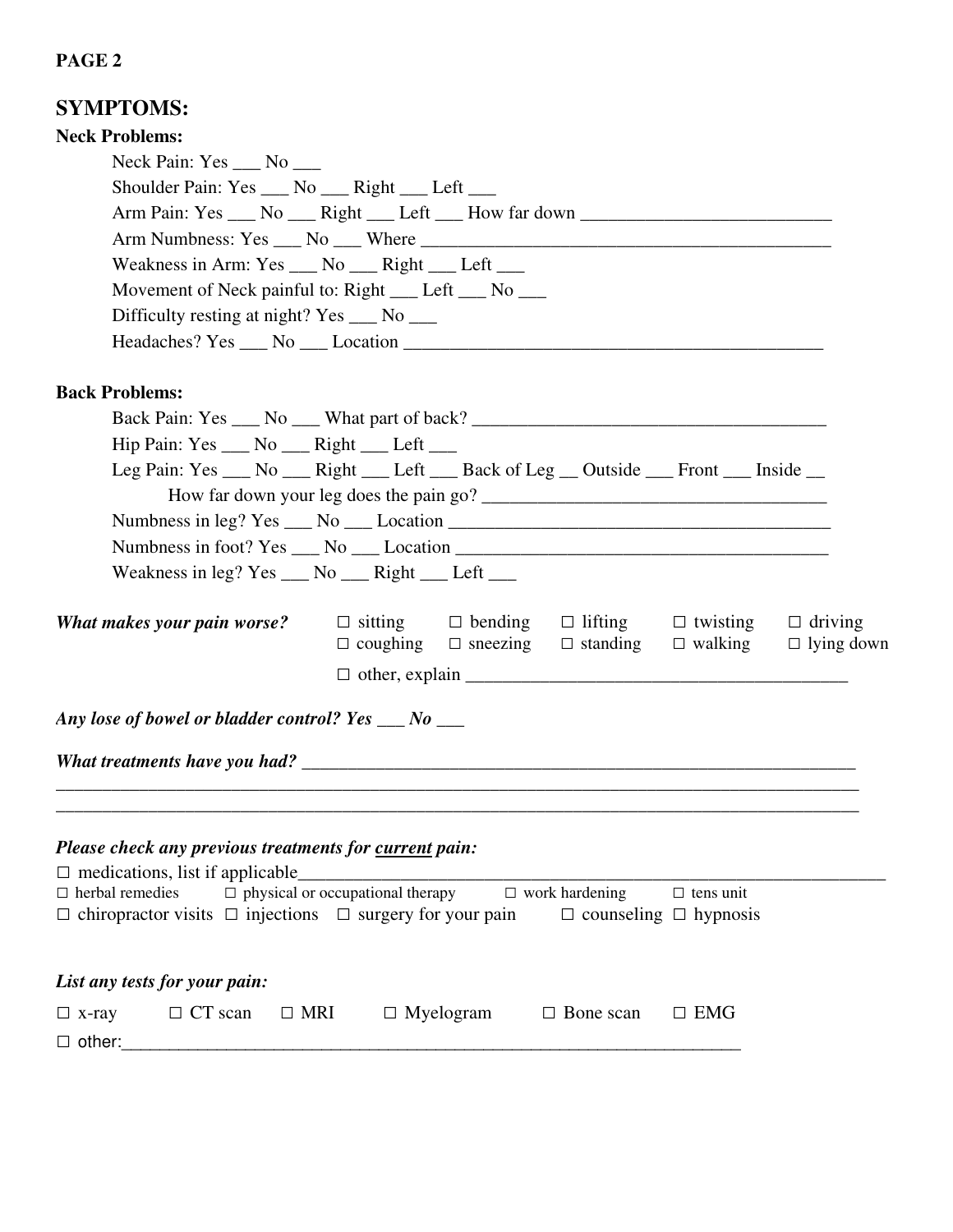| <b>PAST MEDICAL HISTORY</b>                                                                           |                                                                                                                                                |                                                        |                                                                                                          |                                                                                                                         |  |  |
|-------------------------------------------------------------------------------------------------------|------------------------------------------------------------------------------------------------------------------------------------------------|--------------------------------------------------------|----------------------------------------------------------------------------------------------------------|-------------------------------------------------------------------------------------------------------------------------|--|--|
| Please check all that apply:                                                                          |                                                                                                                                                |                                                        |                                                                                                          |                                                                                                                         |  |  |
| $\Box$ diabetes<br>$\Box$ stroke<br>$\Box$ high cholesterol<br>$\Box$ respiratory<br>$\Box$ pacemaker | $\Box$ bleeding disorder<br>$\Box$ heart attack<br>$\Box$ seizure disorder<br>$\Box$ thyroid<br>$\Box$ ulcer<br>$\Box$ hepatitis $\Box$ asthma | $\Box$ murmur<br>$\Box$ heart disease<br>$\Box$ cancer | $\Box$ Rheumatic fever<br>$\Box$ aneurysm<br>$\Box$ kidney disease<br>$\Box$ liver<br>$\Box$ sleep apnea | $\Box$ HIV or AIDS<br>$\Box$ circulation problem<br>$\Box$ high blood pressure<br>$\Box$ reflux<br>$\Box$ defibrillator |  |  |
| $\Box$ fibromyalgia                                                                                   |                                                                                                                                                |                                                        |                                                                                                          |                                                                                                                         |  |  |
|                                                                                                       |                                                                                                                                                |                                                        |                                                                                                          |                                                                                                                         |  |  |
|                                                                                                       | <u> 1989 - Johann Harry Harry Harry Harry Harry Harry Harry Harry Harry Harry Harry Harry Harry Harry Harry Harry</u>                          |                                                        |                                                                                                          |                                                                                                                         |  |  |
|                                                                                                       |                                                                                                                                                |                                                        |                                                                                                          |                                                                                                                         |  |  |
|                                                                                                       | Please list medications you are currently taking:                                                                                              |                                                        |                                                                                                          |                                                                                                                         |  |  |
| <b>Medication / Dose</b>                                                                              |                                                                                                                                                | <b>Comments</b>                                        |                                                                                                          |                                                                                                                         |  |  |
|                                                                                                       | the control of the control of the control of the control of the control of the control of                                                      |                                                        |                                                                                                          |                                                                                                                         |  |  |
|                                                                                                       |                                                                                                                                                |                                                        |                                                                                                          |                                                                                                                         |  |  |
|                                                                                                       |                                                                                                                                                |                                                        |                                                                                                          |                                                                                                                         |  |  |

| Habits: | Yes No | How Much? |
|---------|--------|-----------|
| Tobacco |        |           |
| Alcohol |        |           |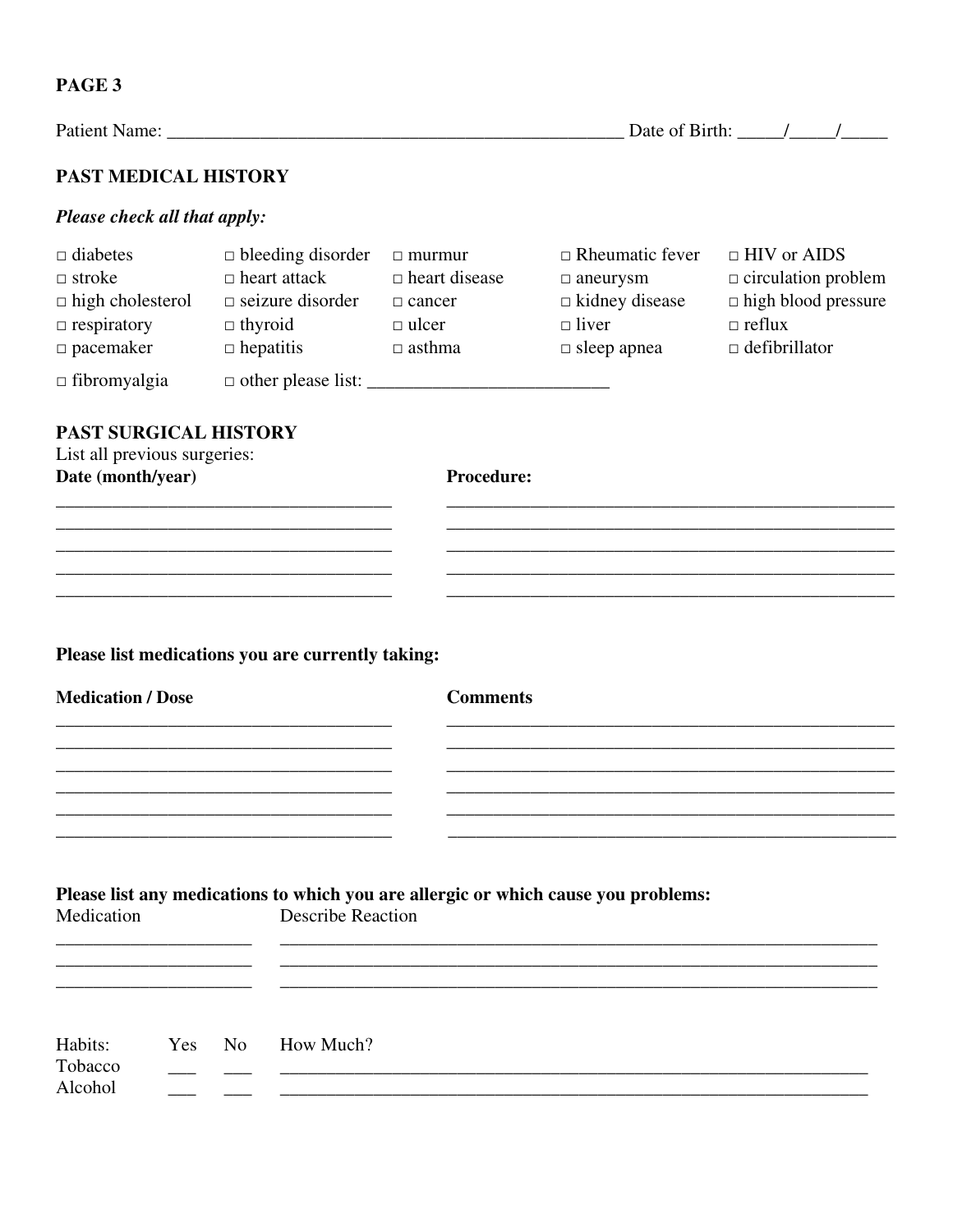### **PAGE 4**

| <b>Occupational History:</b>                                                            |        |  |                                                                                                                       |
|-----------------------------------------------------------------------------------------|--------|--|-----------------------------------------------------------------------------------------------------------------------|
| Current Occupation:                                                                     |        |  |                                                                                                                       |
|                                                                                         |        |  |                                                                                                                       |
| <b>Family History:</b><br>Do any illnesses occur frequently in your family?<br>Illness: | Whom:  |  | Comment:                                                                                                              |
| <b>System Review:</b>                                                                   |        |  |                                                                                                                       |
| Skin                                                                                    | Yes No |  | Comment:                                                                                                              |
| Rash                                                                                    |        |  | and the control of the control of the control of the control of the control of the control of the control of the      |
| <b>Easy Bruising</b>                                                                    |        |  |                                                                                                                       |
| Head                                                                                    |        |  |                                                                                                                       |
| Headache                                                                                |        |  |                                                                                                                       |
| Eyes                                                                                    |        |  |                                                                                                                       |
| <b>Recent Vision Changes</b>                                                            |        |  |                                                                                                                       |
|                                                                                         |        |  |                                                                                                                       |
| Ears                                                                                    |        |  |                                                                                                                       |
| Infections                                                                              |        |  |                                                                                                                       |
| Vertigo (Dizziness)                                                                     |        |  |                                                                                                                       |
| <b>Respiratory (Lungs)</b>                                                              |        |  |                                                                                                                       |
| <b>Shortness of Breath</b>                                                              |        |  |                                                                                                                       |
| <b>Unusual Cough</b><br>Asthma                                                          |        |  | <u> 1989 - Johann Stoff, deutscher Stoff, der Stoff, der Stoff, der Stoff, der Stoff, der Stoff, der Stoff, der S</u> |
| Heart                                                                                   |        |  |                                                                                                                       |
| Chest Pain (Angina)                                                                     |        |  |                                                                                                                       |
| Palpitations or Fluttering                                                              |        |  |                                                                                                                       |
| Gastrointestinal (Stomach)                                                              |        |  |                                                                                                                       |
| <b>Difficulty Swallowing</b>                                                            |        |  |                                                                                                                       |
| Indigestion or Abdominal Pain                                                           |        |  |                                                                                                                       |
| Changes in Bowel Habits                                                                 |        |  |                                                                                                                       |
| Genitourinary (Kidneys & Bladder)                                                       |        |  |                                                                                                                       |
| Difficulty Controlling Urination                                                        |        |  |                                                                                                                       |
| Kidney or Bladder Infection                                                             |        |  |                                                                                                                       |
| Musculoskeletal (Bone, Muscles)                                                         |        |  |                                                                                                                       |
| Painful or Swollen Joints                                                               |        |  |                                                                                                                       |
| Muscle or Extremity Weakness                                                            |        |  |                                                                                                                       |
| Psychiatric                                                                             |        |  |                                                                                                                       |
| Anxiety (Nervousness)                                                                   |        |  |                                                                                                                       |
| Depression                                                                              |        |  |                                                                                                                       |
| Women                                                                                   |        |  |                                                                                                                       |
| <b>Menstrual Abnormalities</b>                                                          |        |  |                                                                                                                       |